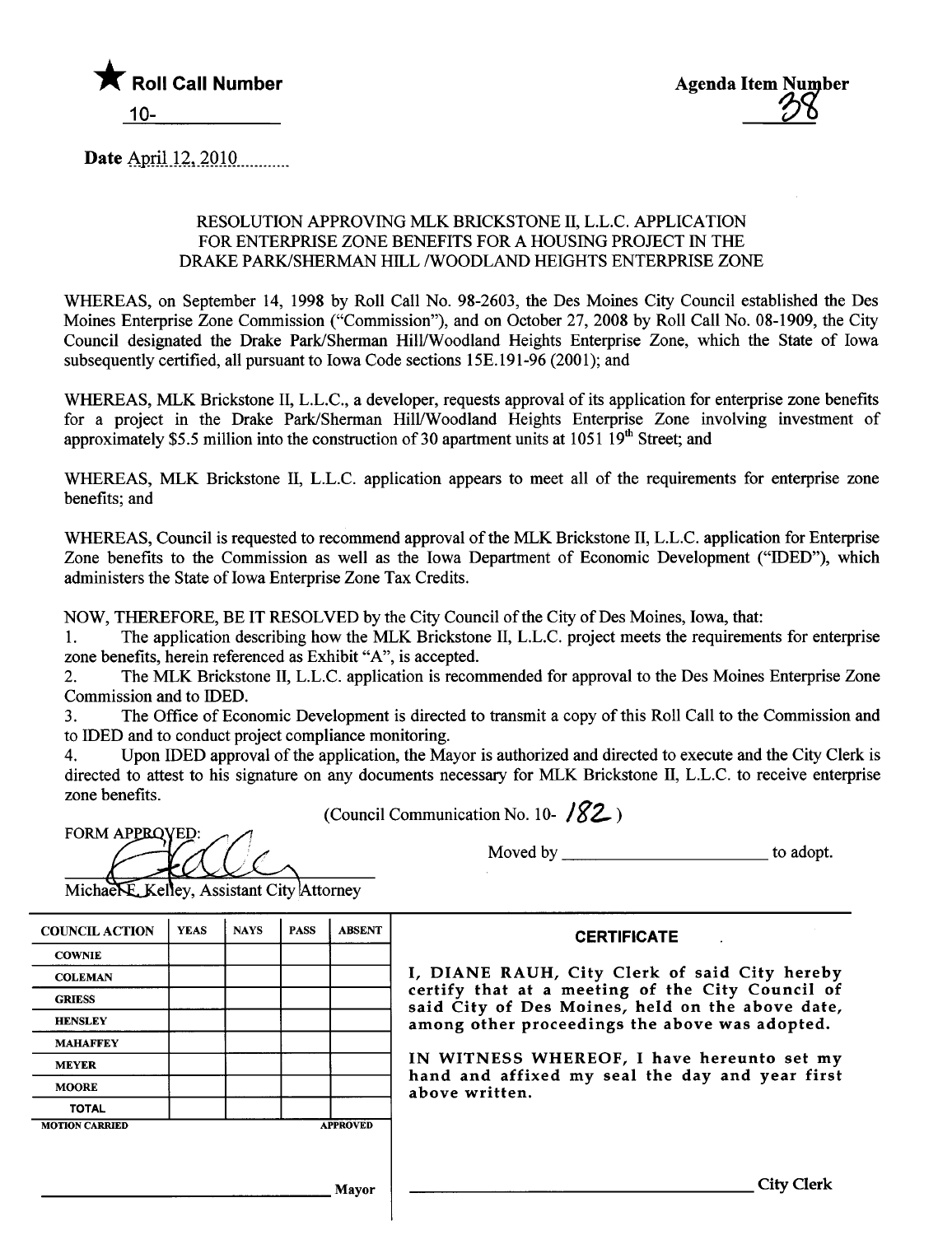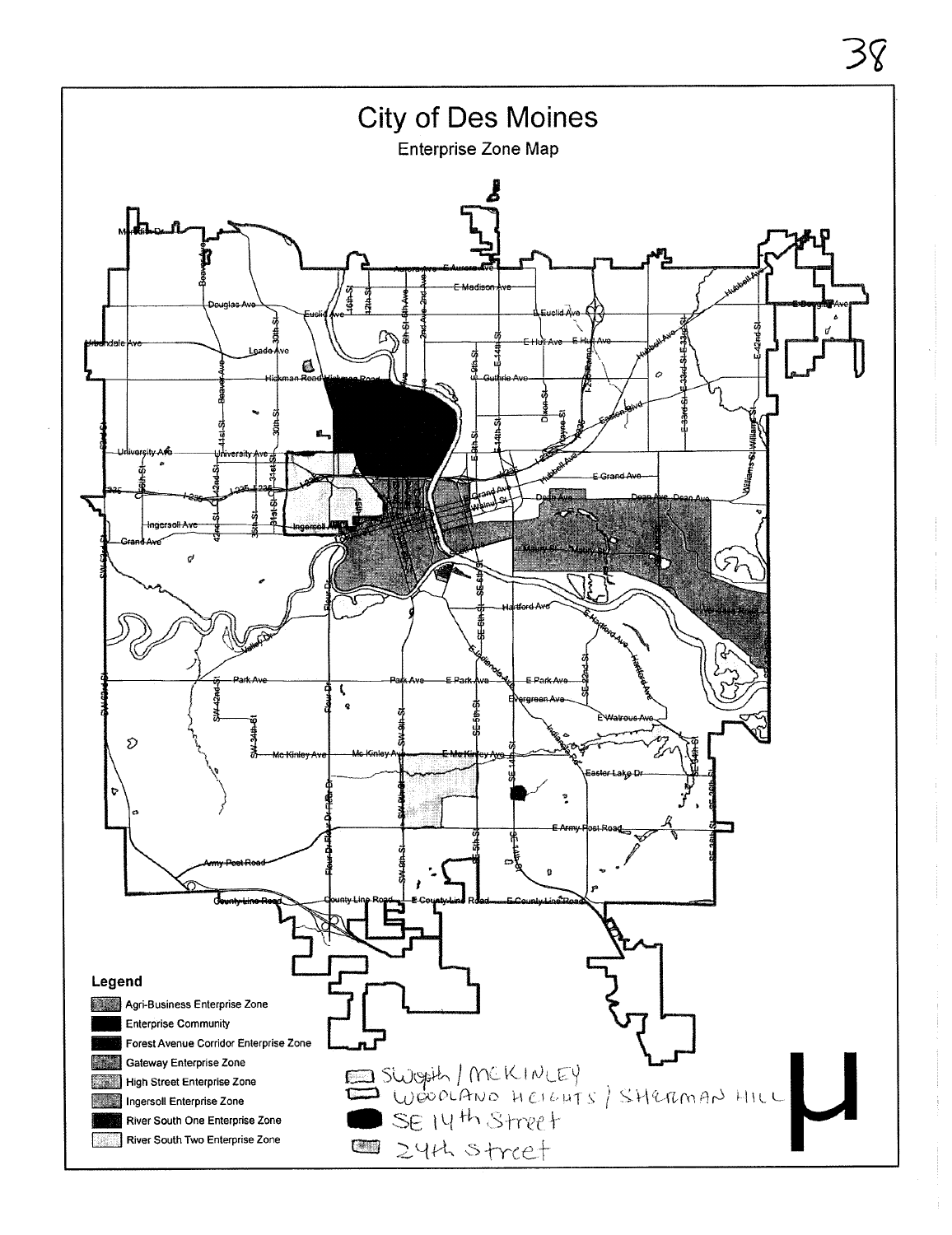# IOWA DEPARTMENT OF ECONOMIC DEVELOPMENT

# APPLICATION for ENTERPRISE ZONE BENEFITS

# Housing Development

Iowa Department of Economic Development Division of Community Development 200 East Grand Avenue Des Moines, Iowa 50309

FEBRUARY 2006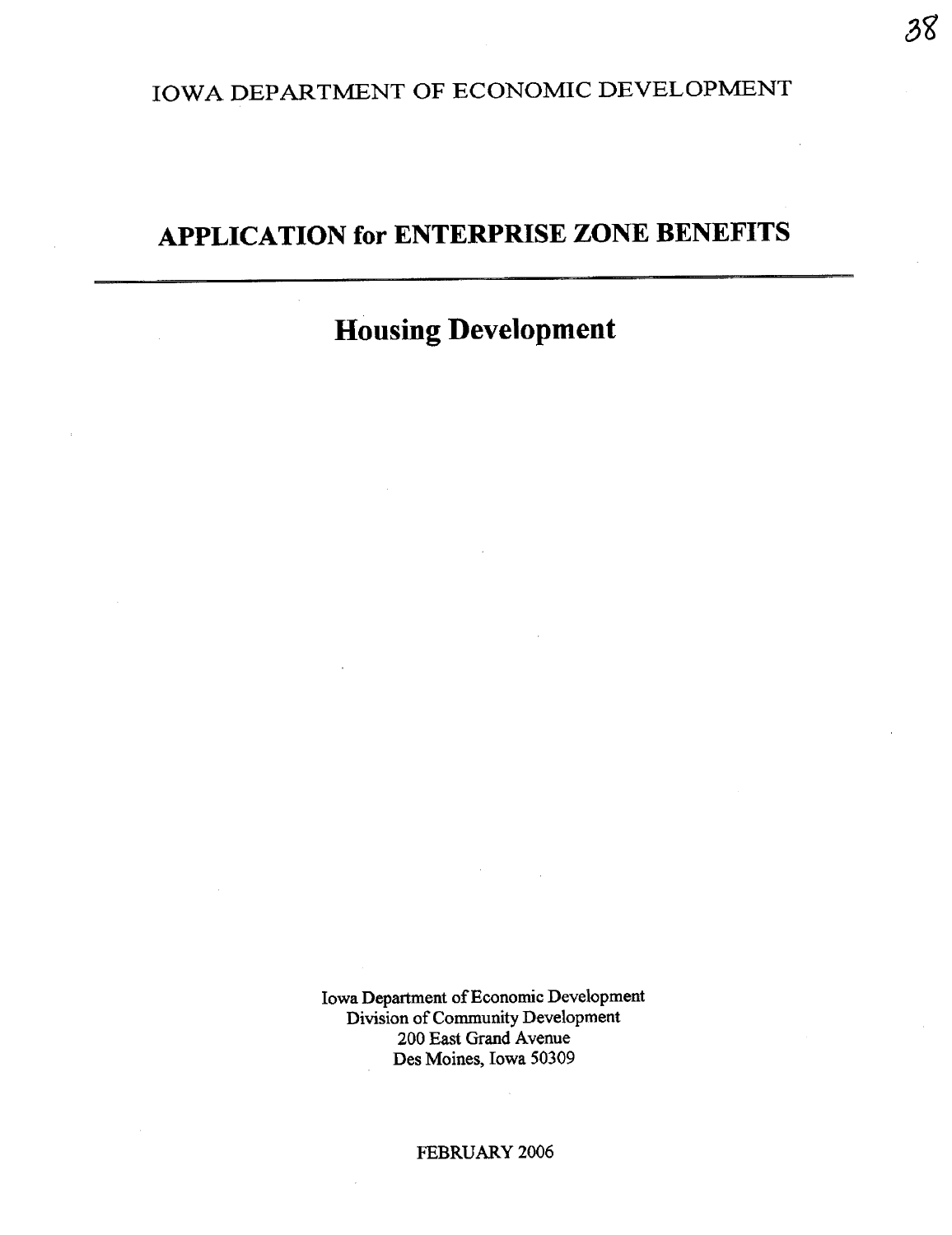**INTENT:** The Enterprise Zone Program was established by the Iowa Legislature with the intent of promoting new economic development in economically distressed areas of Iowa by encouraging communities to target resources in ways that attract productive private investment.

PROJECT INITIATION: Projects that have already been initiated before receiving formal application approval by the Iowa Department of Economic Development shall not be eligible for tax incentives and assistance under this program.

"Project initiation" means any one of the following: the start of construction of new or expanded buildings; the start of rehabilitation of existing buildings; the purchase or leasing of existing buildings; or the installation of new machinery and equipment or new computers to be used in the operation of the business' project. The purchase of land or signing an option to purchase land or earth moving or other site development activities not involving actual building construction, expansion or rehabilitation shall not constitute project initiation.

### **GENERAL INSTRUCTIONS**

- 1. If more than six months has elapsed since the date on the front of this application, please contact IDED to see if this version of the application is still current.
- 2. Before filling out this application form, please read Iowa Code Sections 15E.191 through 15E.196, as amended and the Enterprise Zone administrative rules.
- 3. Only typed or computer-generated applications will be accepted and reviewed. (Contact the IDED to have an electronic copy of this application e-mailed to you.) Any material change to the format, questions or wording of questions presented in this application, will render the application invalid and will not be accepted.
- 4. Complete the application fully; if any questions are left unanswered or required attachments are not submitted, an explanation must be included.
- 5. Use clear and concise language. Attachments should only be used when requested or as supporting documentation.
- 6. Any inaccurate information of a significant nature may disqualify the application from consideration.
- 7. Send the original plus two copies of the completed application form and all required attachments to:

**Kent Powell** Housing Fund Compliance Specialist Iowa Department of Economic Development 200 East Grand Avenue Des Moines. Iowa 50309 Phone: (515) 242-4786  $(515)$  242-4809 Fax: E-mail: kent.powell@iowalifechanging.com

It is not necessary to bind the application and/or the required attachments. Staples and/or binder clips may be utilized. Please provide photocopies of any documents, which in their original form, IDED would not be able to 2-hole punch for purposes of creating the applicant's file.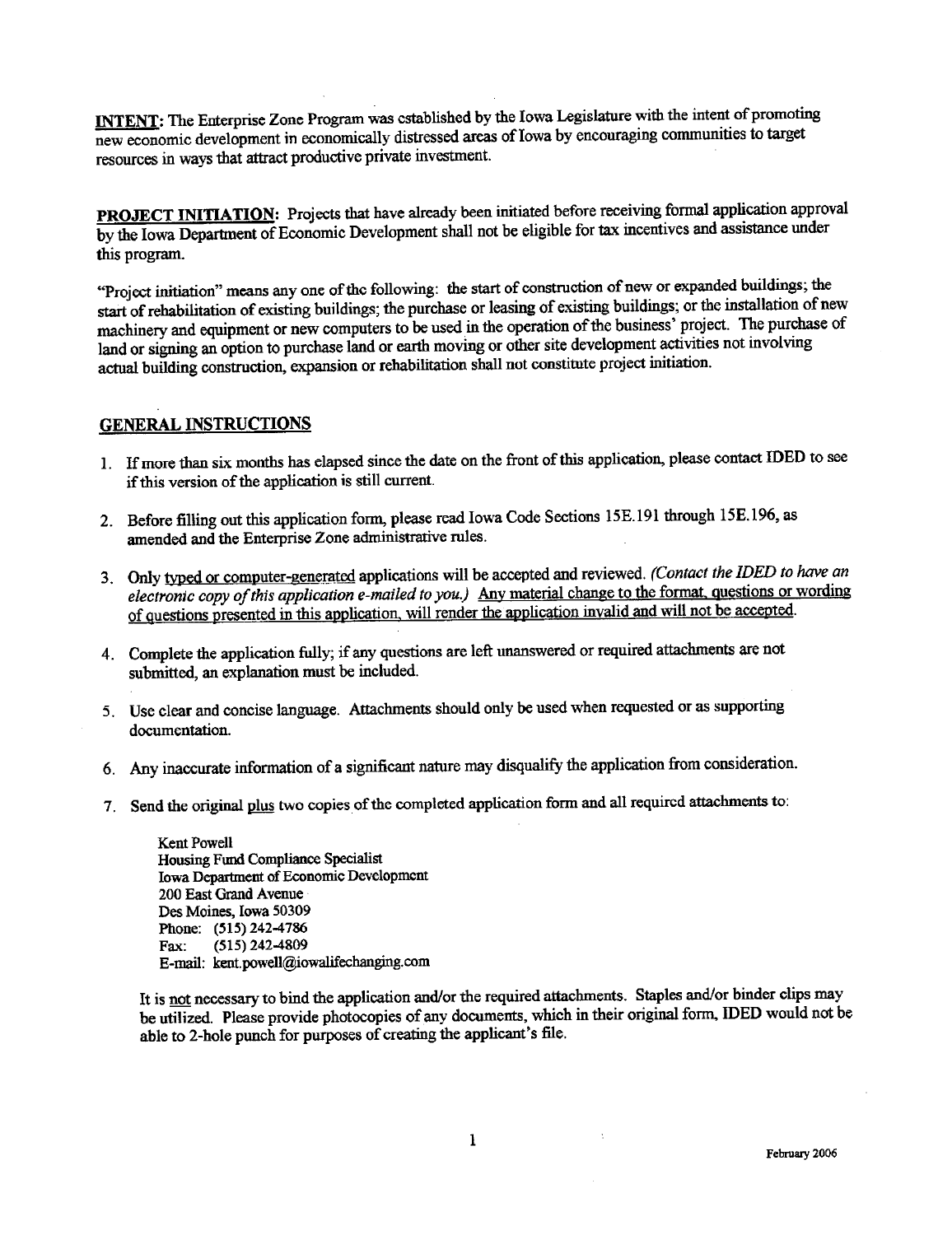#### PUBLIC RECORDS POLICIES

The Iowa Department of Economic Development (IDED) is subject to the Open Records law (2001 Iowa Code, Chapter 22). Treatment of information submitted to IDED in an Enterprise Zone application is governed by the provisions of the Open Records law. All public records are available for public inspection. Some public records are considered confidential and will not be disclosed to the public unless ordered by a court, the lawful custodian of the record, or by another person duly authorized to release the information. Copies of Iowa's Open Records law and IDED's administrative rules relating to public records are available from the Department upon request.

### APPLICANT INFORMATION

Name of Housing Business: MLK Brickstone IT, LP

Contact Name & Title: Ryan Galloway; Registered Agent for MLK Brickstone Phase II, LLC (General Partner of MLK Brickstone II, LP).

Address: 1312 Locust Street

City, State & Zip Code: Des Moines, IA 50309

Telephone: 515-243-4675 Fax: 515-244-2002

E-mail Address: ryan.galloway@hatchdevelopment.com

Taxpayer Identification No.: 27-1814624

# **Local Enterprise Zone Commission**

Enterprise Zone Conuission Name: Drake Park/Sherman HilllWoodland Heights Enterprise Zone

Contact Name & Title: Rita Conner, Economic Development Coordinator

Organization: City of Des Moines

Address: 400 Robert D. Ray Dr.

City, State & Zip Code: Des Moines, IA 50309

Telephone: 515-283-4019 Fax: 515-237-1667

E-mail Address: raconner@dmgov.org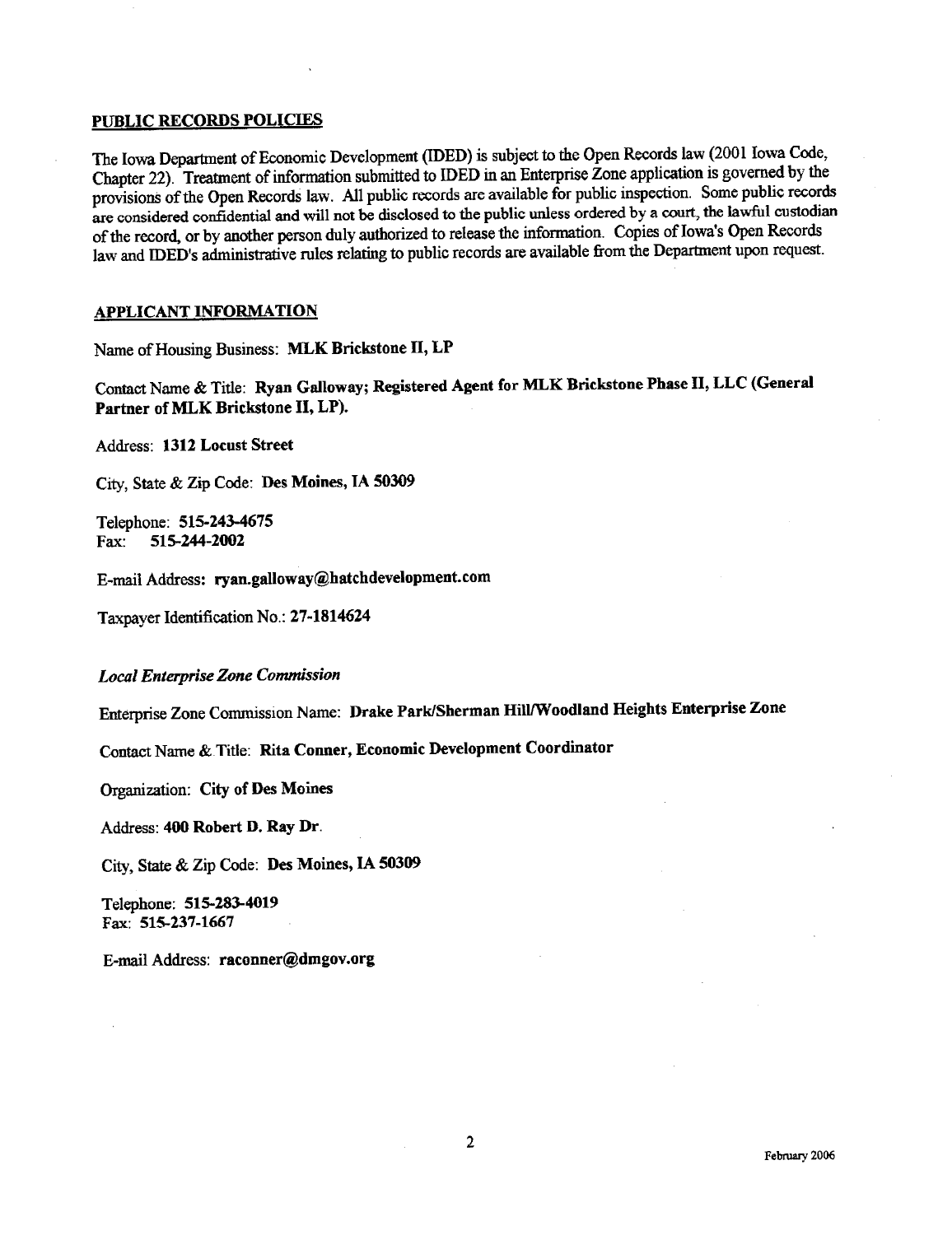# **CERTIFICATION & RELEASE OF INFORMATION**

I, the undersigned, on behalf of the Housing Business identified above, hereby submit the following application under Iowa Code Sections 15E.191 through 15E.196. I certify that the Housing Business is in good standing, and has complied or will upon receipt of approval by the Department, with all applicable laws of the State of Iowa to conduct business within the State. I certify that all information, representations, or statements provided to the Iowa Dopartment of Economic Development (IDED), in connection with this application, are true and correct in all material respects.

I certify and understand that in order to receive benefits under the Enterprise Zone Program that the project described in this application has not been initiated and that the project will not be initiated until the business receives final approval of this application from the IDED.

I hereby give permission to IDED to make credit checks, contact the company's financial institution(s), and perform other related activities necessary for reasonable evaluation of this application.

I understand this application is subject to final approval by the Department and am aware that Enterprise Zone benefits are not available until final Department approval is secured and an agreement is executed with the Housing Business, IDED and the Community, within a reasonable time period following approval. This application will be used as the basis for the Enterprise Zone agreement.

**For the Housing Business:** Noway, MIK Brickstone II, LP

Ryan Galloway, Member of the MLK Brickstone II, LP's General Partner: MLK Brickstone Phase II, LLC Print name and title

March 24, 2010 **Date** 

For the Enterprise Zone Commission:

Signature, Title

Print name and title

Date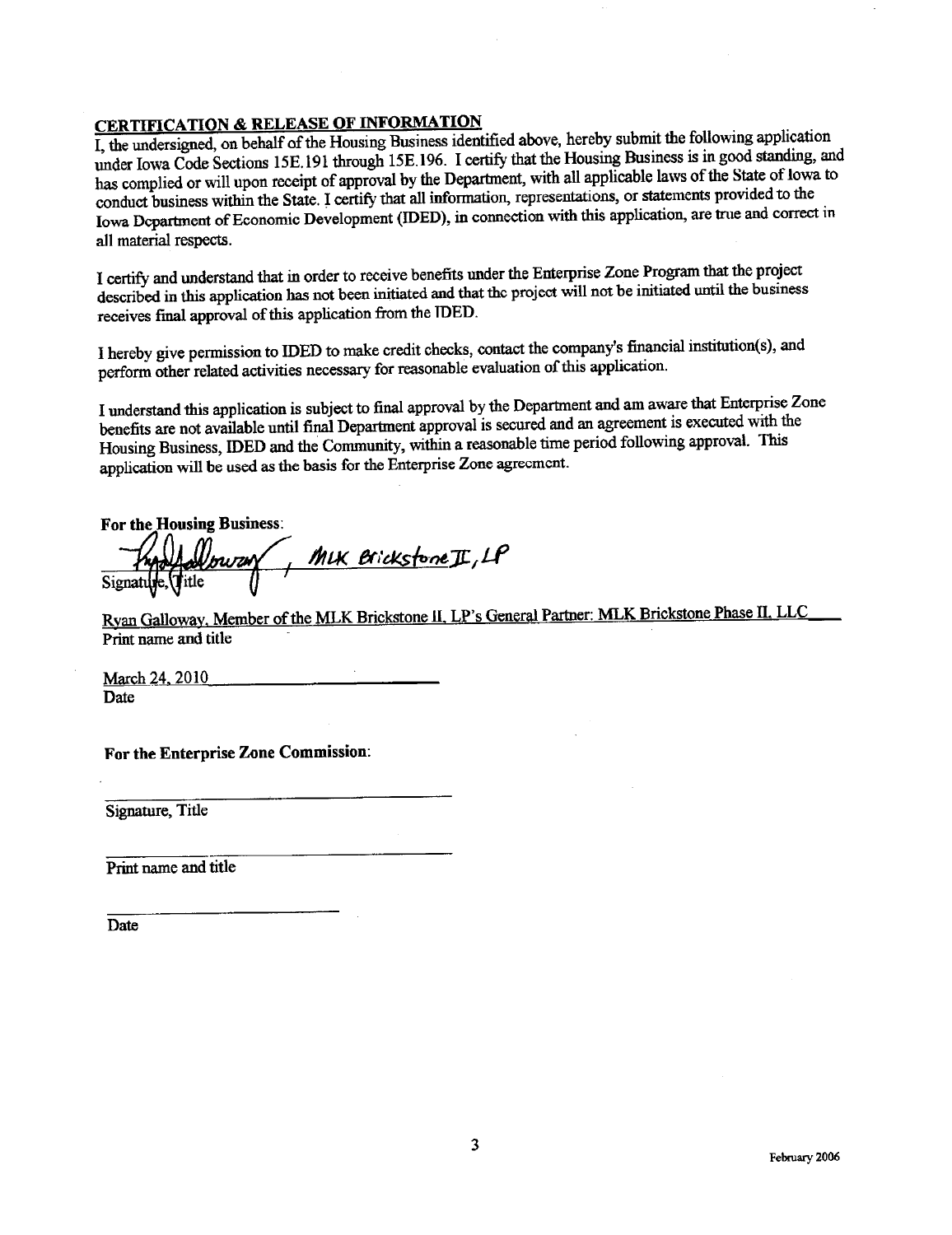#### APPLICATION INFORMATION

1. Please provide a brief description of the proposed housing development project. Designed to replicate an early 20<sup>th</sup> century row home, the three story MLK Brickstone apartments will consist of seven brick facades with varying designs. Off street parking will be directly behind the building.

The project has 12 Two Bedroom apartments with an average of 905 Square Feet and 18 One Bedroom apartments with an average of 664 Square Feet.

- 2. In which Enterprise Zone will this project occur (include the zone's name, number, size in acres, and date certified)? Name: Drake Park/Sherman Hill/Woodland Heights Enterprise Zone Number: Qualified Census Tract 26; Enterprise Zone Number 13 Size: 0.48 Acres (1051 19<sup>th</sup> Street, 1000 block of 19<sup>th</sup> and 18<sup>th</sup> Streets) Date Certified: By Roll Call No. 08-1909 on October 27, 2008, the Des Moines City Council designated the area an Enterprise Zone subject to IDED certfication.
- 3. Does the project involve new construction or rehabilitation? The project will be new construction.
- 4. How many single-family homes or multi-family units are proposed? 30 multi-family units (18 One Bedroom Units and 12 Two Bedroom Units).
- 5 What will be the per unit value of the housing? Total Project Cost: \$5,519,103<br>Cost/unit: \$183,970 Cost/unit:
- 6. The single family homes or multi-family units being constructed or rehabilitated must be modest homes or units and include the necessary amenities. Please explain how the proposed project will satisfy this requirement?

Each unit in the project wil include: range, oven, microwave, dishwasher, refrigerator, kitchen exhaust fan, garbage disposal, air-conditioning, and access to High-speed internet.

- 7. Will the project meet U.S. Department of Housing and Urban Development Housing Standards and applicable local codes? The project will meet all applicable HUD and local codes.
- 8. What is the current status of the project? When is construction scheduled to begin? What is the anticipated project completion date?

The project applied for Low Income Housing Tax Credits from the Iowa Finance Authority on March 15, 2010. If the project is awarded tax credits by IFA in May or June, 2010, the anticipated construction start date would be November, 2010. The anticipated completion date would be December 31, 2011.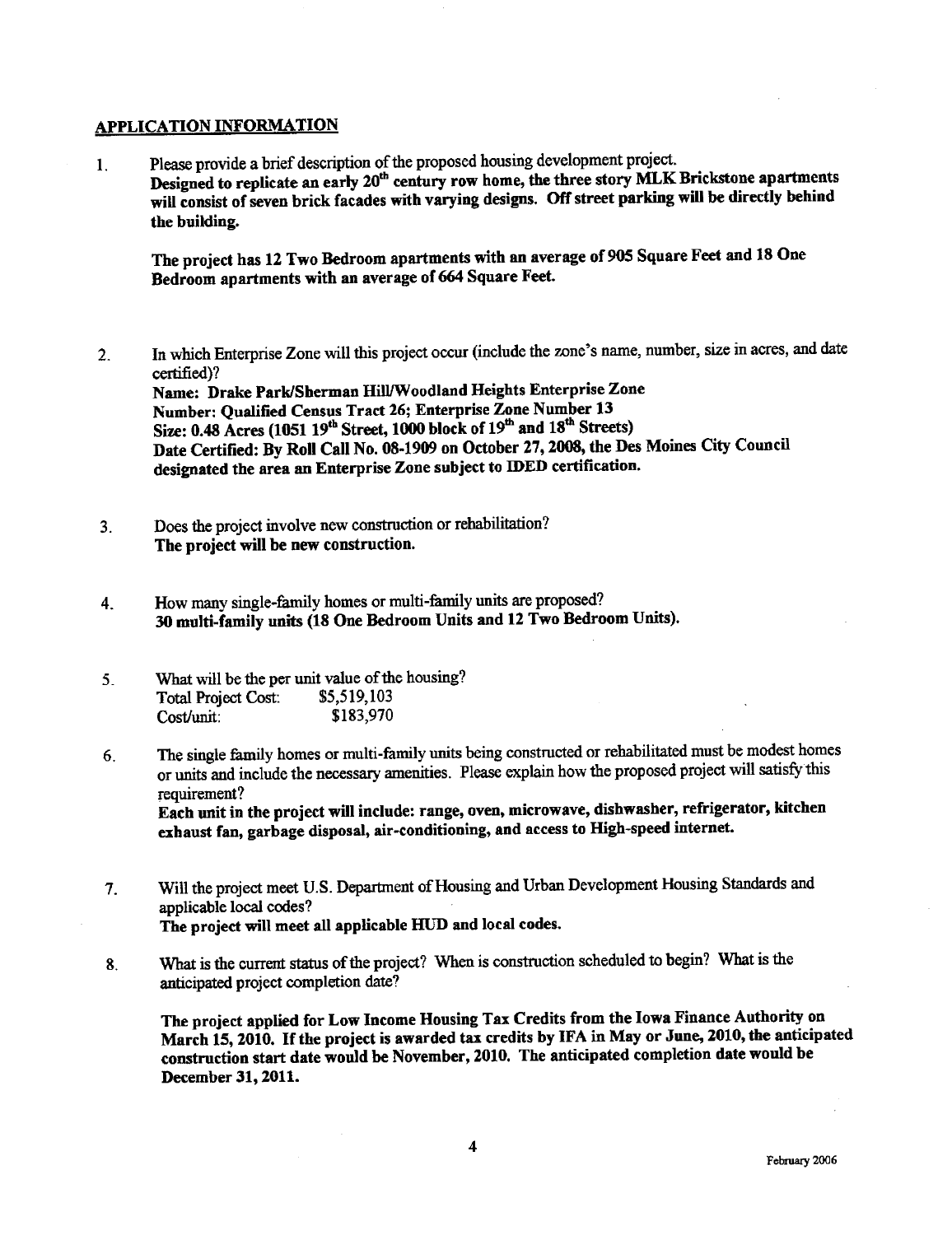$9<sub>1</sub>$ Attach a legal description of the business site on which the project will occur.

The West 1/2 Vacated Alley lying East & Adjacent Lots 39, 40, 41 & East & Adjacent South 20F Lot 42 & Lots 39, 40, 41 & South 10F Lot 42 in Butlers Addition to Des Moines, an Official Plat, now included in and forming a part of the City of Des Moines, Polk County, Iowa.

Note: MLK Brickstone II, LP is leasing the North 41F of Lot 38 and Vacated Alley lying East & Adiacent North 41F of Lot 38 Butlers Addition from MLK Brickstone Development, LP

Attach a detailed map (no larger than  $8'' \times 14''$ ) showing the housing development site in relation to the  $10.$ boundaries of the certified Enterprise Zone.

Please see attached.

- $11.$ Is any part of the project located in a 100-year flood plain? No, the project is not in a 100-year flood plain.
- 12. Please indicate the total capital investment that will be made as the result of this project?

| Description of Capital Expenditure                   | Amount      |
|------------------------------------------------------|-------------|
| Land                                                 | \$63,000    |
| Construction, architecture, engineering,<br>reserves | \$4,275,694 |
| Professional and developer fees                      | \$663,000   |
| Finance fees and other soft costs                    | \$517,409   |
| Total                                                | \$5,519,103 |

 $13.$ Please identify the sources of project financing that will be utilized and the amount of the financing. (The total amount of the financing should equal the total expenditures in Question #12.)

| <b>Source of Project Financing</b>                                                | Amount                              |
|-----------------------------------------------------------------------------------|-------------------------------------|
| State HOME Loan                                                                   | \$600,000                           |
| Federal tax credit equity                                                         | \$3,623,025                         |
| State tax credit equity<br>Sales tax rebate<br>CDBG / 1602 Funds                  | \$60,199<br>\$45,000<br>\$1,190,879 |
| Total<br>*Assuming eligible basis of 1,203,979 * 10% *<br>\$0.50 tax credit rate. | \$5,519,103                         |

14. For purposes of determining the amount of investment tax credits the housing business may receive, the Iowa Department of Economic Development cannot include capital expenditures financed through federal, state, and local government tax credits, grants and forgivable loans. Based on this information, what portion of your total capital investment (identified in Question  $#12$ ) will be eligible for the investment tax credit?

 $$1,203,979 * 10\% * $0.50 \text{ pricing} = $60,198.95$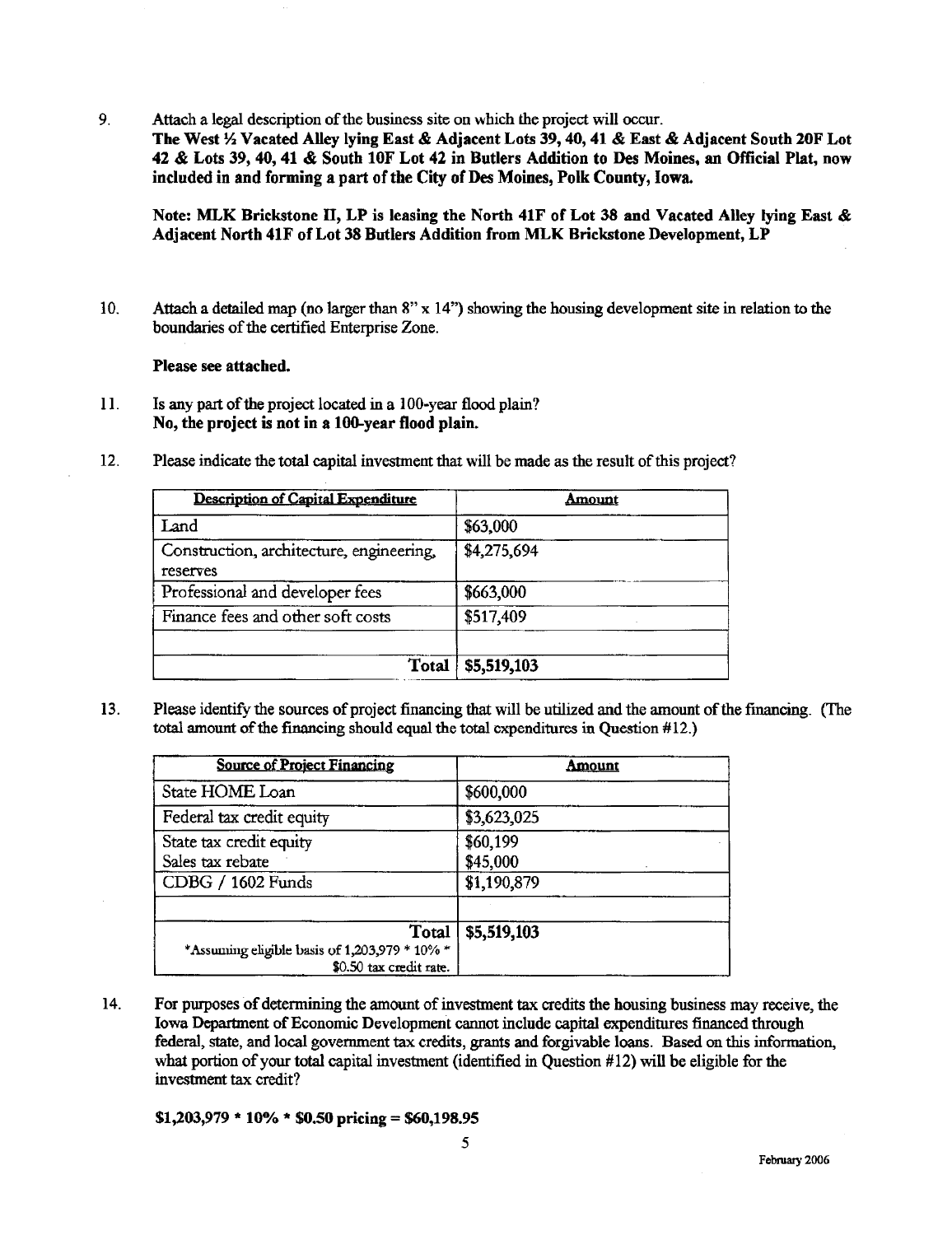15. Please attach a long-term plan for the proposed housing development project including labor and infrastructure needs. Please see 15-year Pro Forma attached.

- 16. What economic benefits will the project bring to the area? The project will bring new residents and quality affordable housing to the 19th Street and ML King Jr. Boulevard corridor. The residents wil spend their incomes in the neighborhood and contribute to local economic growth.
- 17. Explain why the proposed project would be considered a good housing development project.

The proposed project would provide quality, affordable, and "green" living for the tenants. The project will utilize geothermal heating and cooling, which will reduce the tenants' utility bills and will be 50% more efficient than traditional systems. The development is also in an easily accessible location close to downtown, Drake University, and Interstate 235. It will be an all brick building that will retain its value over many years, and its location wil alow tenants to walk to many areas to meet their daily needs.

The Hatch Development Group held a community meeting on Wednesday, August 20, 2008 at S:45 PM at the Mickle Center, 1620 Pleasant Street, Des Moines. The MLK Brickstone site plan is not located in a registered neighborhood; therefore, we invied the neighborhood presidents and members from the four contiguous neighborhoods: Drake Park, Sherman HilL, Cheatom Park, and King Irving. All responses from the meeting were positive. The Hatch Development Group believes that the adjacent neighborhood's support shows that the proposed project wil be a good housing development.

- 18. Please attach an affidavit that states the Housing Business has not, within the last five years, violated state or federal environmental and worker safety statutes, rules, and regulations or, if such violations have occurred, that there were mitigating circumstances or such violations did not seriously affect public health or safety or the environment. Please see Attached
- 19. Explain why Enterprise Zone Benefits are needed in order for the project to proceed.

Land and construction costs in central city neighborhoods are more expensive than rural areas and the economic incentive in terms of cash flow from operations is less at the proposed construction site than in wealthier suburban neighborhoods. The high costs and relatively less profitabilty of developing in a Qualified Census Tract (QCT) makes it difficult to create low-income housing tax credit projects with high-quality construction standards without the benefits of the Enterprise Zone Program's state income tax credits and sales tax rebate.

20. Please indicate the amount of Enterprise Zone tax benefits being requested for this project.

Sta Sales, Servce, an Use Tax Refund: \_\$45.000 (actl de¡ends on saes taes paid)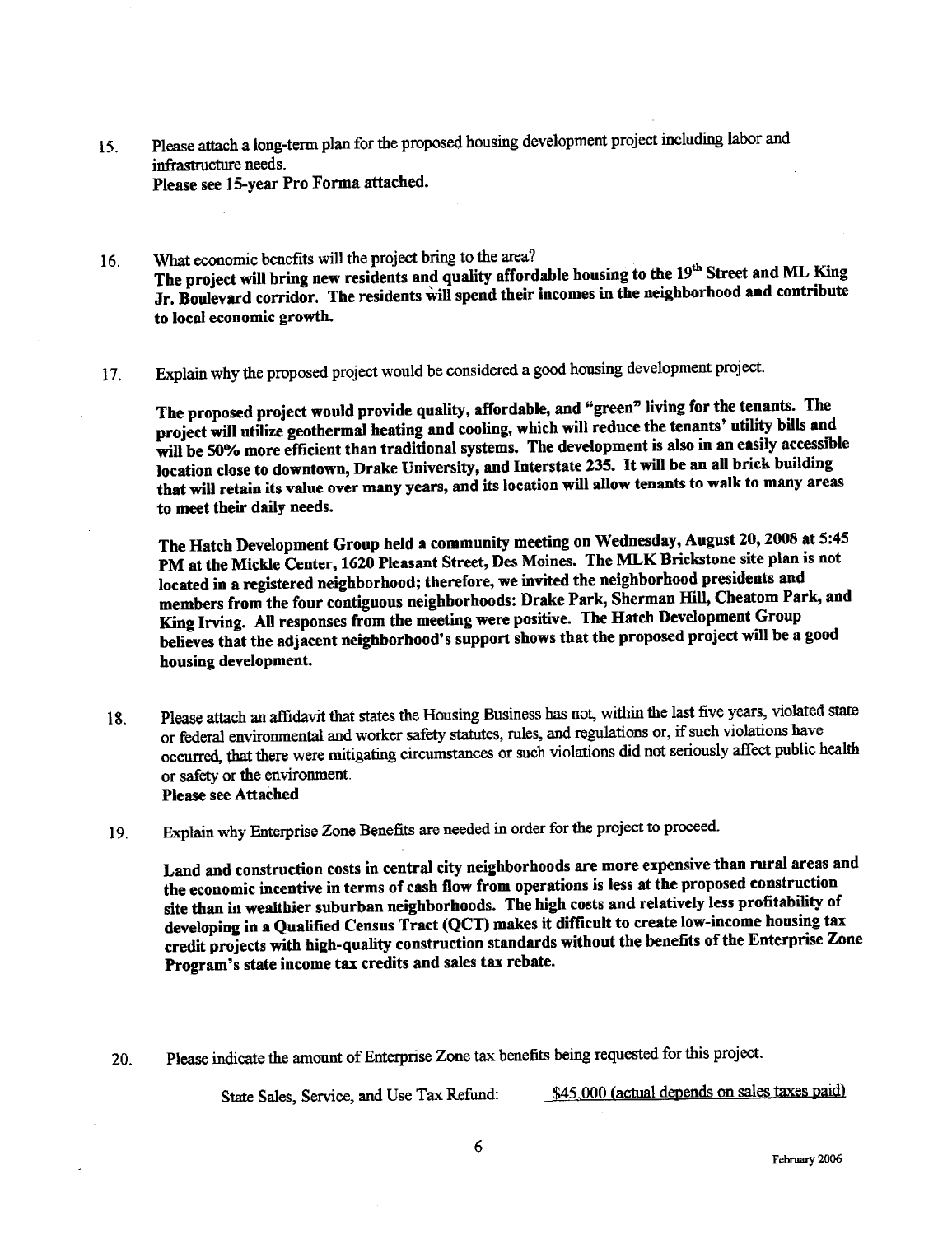$\bar{z}$ 

21. Please list any additional requirements adopted by the local Enterprise Zone Commission and explain how the Housing Business will meet each requirement.

Not Applicable

 $\bar{z}$ 

÷.

 $\hat{\mathcal{A}}$ 

 $\mathcal{L}$ 

 $\bar{z}$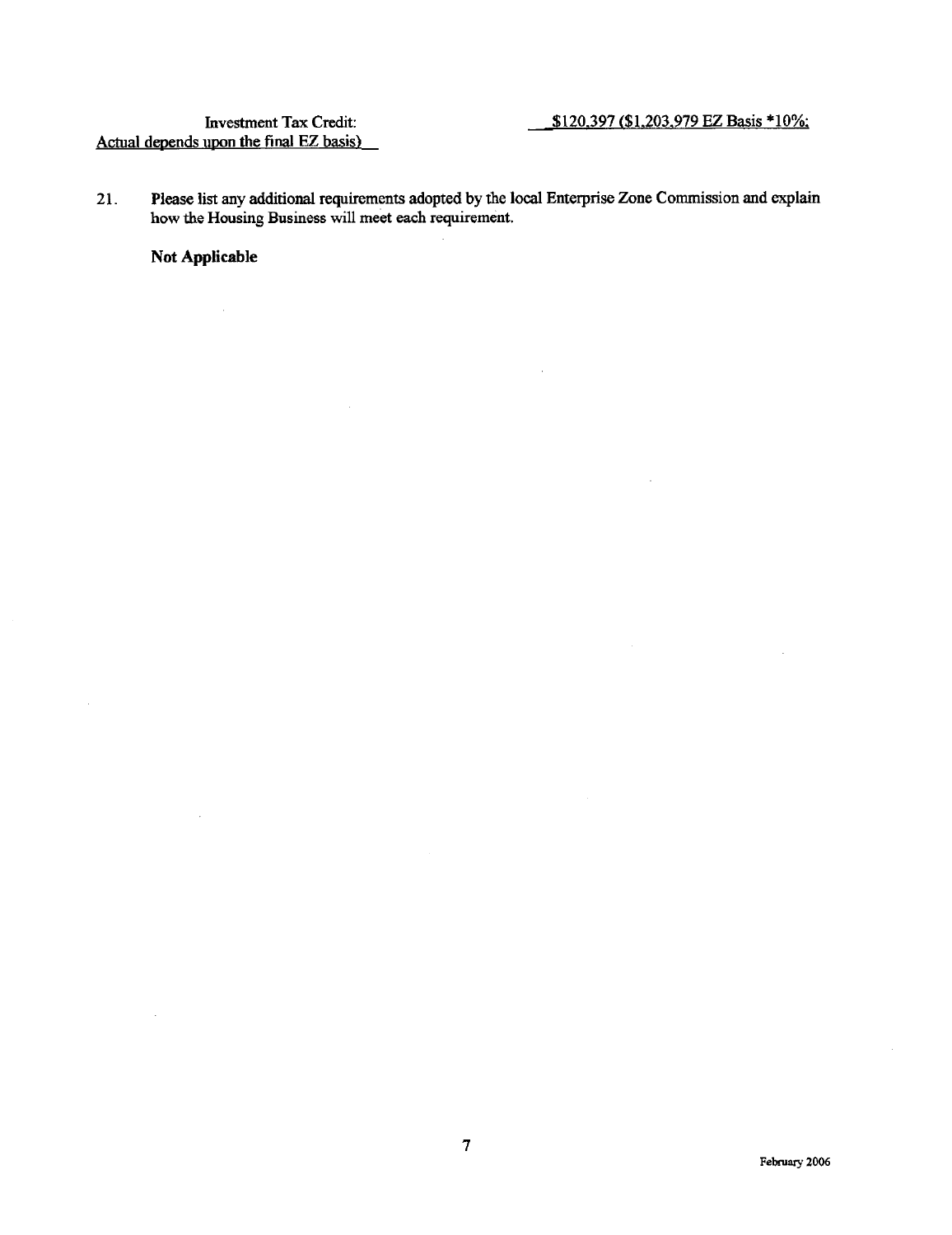### **ATTACHMENTS**

Please make sure the following items are included with this application:

#### Housing Business:

- $\Box$  Legal description of the business site on which the project will occur.
- $\Box$  Detailed map (no larger than 8" x 14") showing the business site in relation to the boundaries of the certified Enterprise Zone.
- $\Box$  Long term strategic plan, which includes labor and infrastructure needs.
- $\Box$  Affidavit that states the Business has not, within the last 5 years, violated state or federal environmental and worker safety statutes, rules, and regulations.

#### **Enterprise Zone Commission:**

- **Q** Resolution by the Enterprise Zone Commission approving this application.
- $\Box$  Proof that the meeting, in which this application was approved, was open to the public (i.e. public notice which was published and/or posted).
- Q Meeing minutes from the meeting, in which this application was approved.